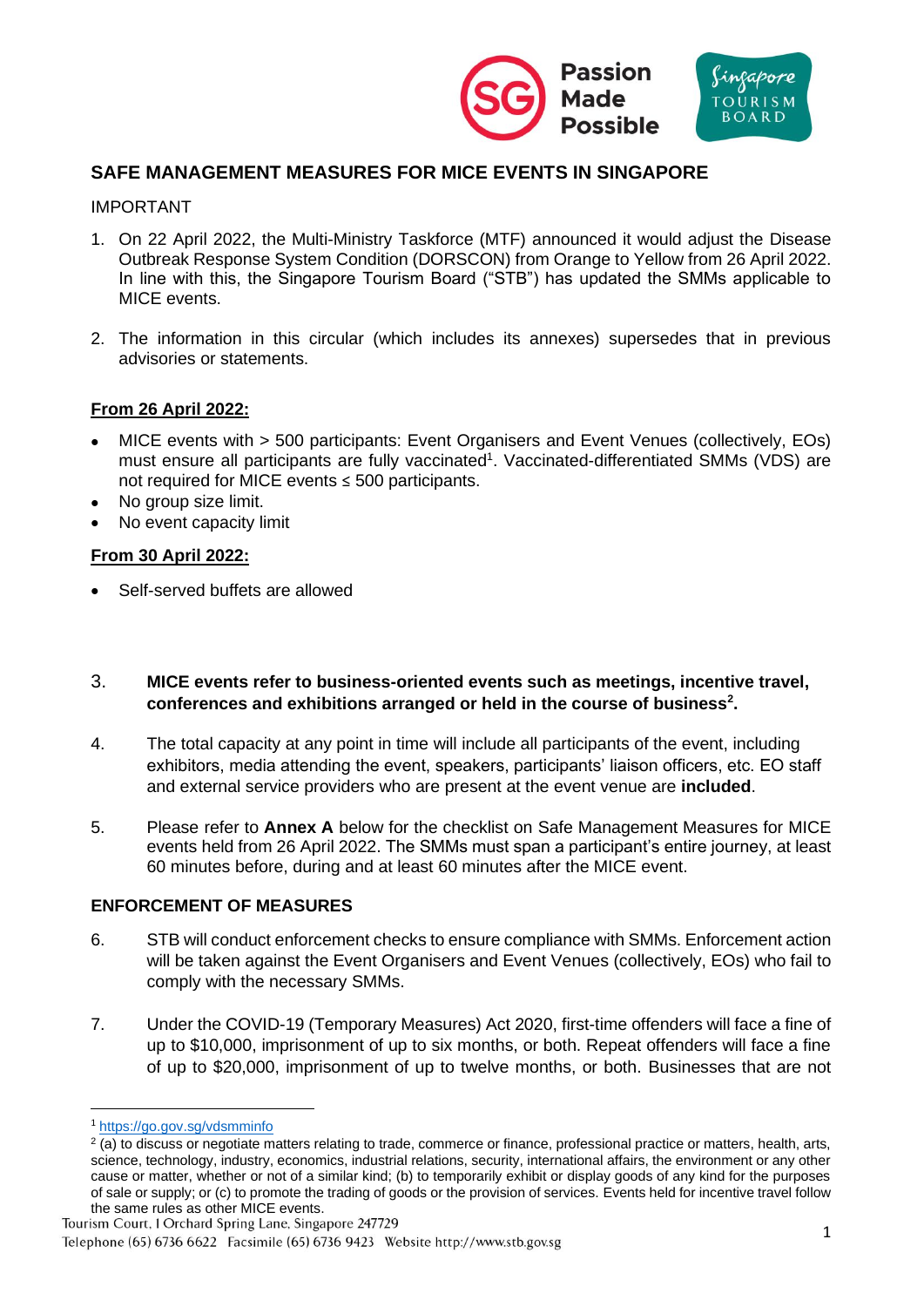

compliant may be ordered to cease business activities or close altogether. Under the Infectious Diseases (COVID-19 Access Restrictions and Clearance) Regulations 2021, businesses that fail to comply with requirements thereunder will face a fine not exceeding \$10,000 and participants that fail to comply will face a fine not exceeding \$5,000 or to imprisonment for a term not exceeding 6 months or to both. Businesses that are not compliant may also be ineligible for government grants, loans, tax rebates and other assistance.

8. For any enquiries, please contact [businessevents@stb.gov.sg.](mailto:businessevents@stb.gov.sg)

## **Annex A – Checklist on Safe Management Measures for MICE events held from 26 April 2022**

### **SINGAPORE TOURISM BOARD**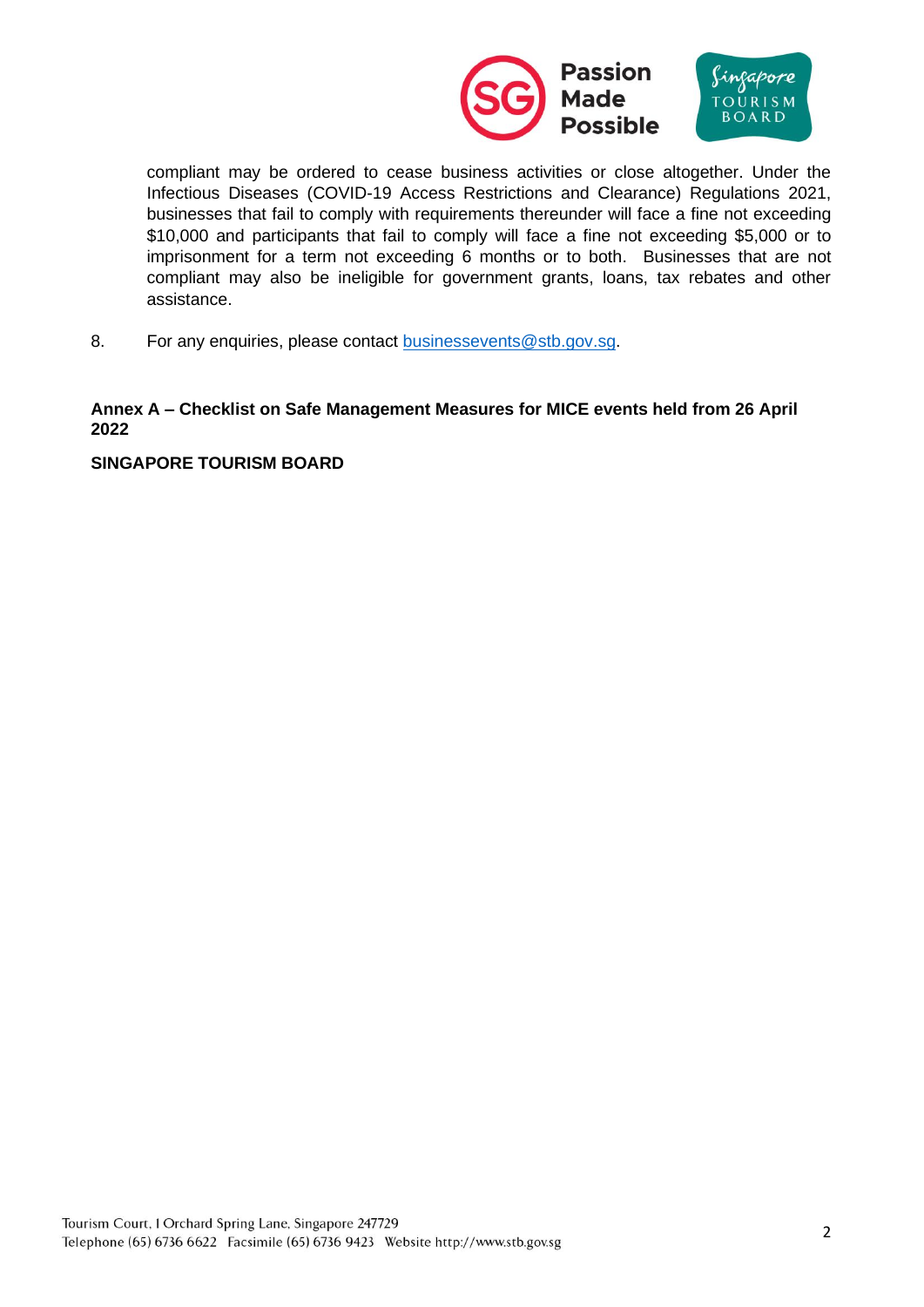



# **ANNEX A**

# **CHECKLIST ON SAFE MANAGEMENT MEASURES FOR MICE EVENTS**

## **Updated as of 29 April 2022**

## **1. Implement infection control measures at the event**

**Develop procedures and protocols to ensure all participants are vaccinated for MICE events with more than 500 participants<sup>3</sup>**

- 1.1 Ensure that all participants entering or remaining in the event venue are fully vaccinated. An individual is considered fully vaccinated if he/ she is a) has received the full regimen of a WHO EUL vaccine<sup>4</sup> or b) within the 180-day exemption period after recovery from COVID-19. From 14 February 2022**,** participants resident in Singapore aged 18 years and above and who have completed the primary vaccination series will be considered fully vaccinated for up to 270 days after the last dose of the primary vaccination status. Thereafter, such participants who are eligible for booster vaccination must do so in order to remain deemed as fully vaccinated.
- 1.2 EO must take all reasonably practicable steps to ensure an individual is able to present an Acceptable Document that shows the individual's vaccination status before entering the event venue. EOs must refuse entry if the individual refuses to show proof of an Acceptable Document. Refer to MOH's website<sup>5</sup> for the list of Acceptable Documents.
- 1.3 EOs may choose to use the TraceTogether (TT) app technology e.g. SafeEntry (Business) App to check the participant's vaccination status.
- 1.4 EO must ensure that the identity reflected in the Acceptable Documents corresponds with the identity of the individual being checked for entry.
- 1.5 Ensure that signages are displayed prominently at every exit and entry point(s) of the event venue (including emergency exits) specifying that access to the MICE event venue is restricted to individuals who have fulfilled the conditions in 1.3 above, the date and duration of the MICE event restrictions, and that entry or remaining without being fully vaccinated is an offence. The signages should also state that participants are required to identify themselves and their reason for seeking entry, and to show proof of fulfilling the conditions in 1.3 above when requested by the EOs.
- 1.6 Clearly delineate the boundaries of the event venue, for the duration of the MICE event. This could be by means of markings, fencing, stanchion with barrier rope or tape, signs, walls, windows, partition, screens or other barriers.

<sup>&</sup>lt;sup>3</sup> The total capacity at any point in time will include all participants of the event, including exhibitors, media attending the event, speakers, participants' liaison officers, etc. EO staff and external service providers who are present at the event venue are included.

<sup>4</sup> <https://go.gov.sg/vdsmminfo>

<sup>&</sup>lt;sup>5</sup> https://www.moh.gov.sg/covid-19/pet<br>Tourism Court, I Orchard Spring Lane, Singapore 247729

Telephone (65) 6736 6622 Facsimile (65) 6736 9423 Website http://www.stb.gov.sg